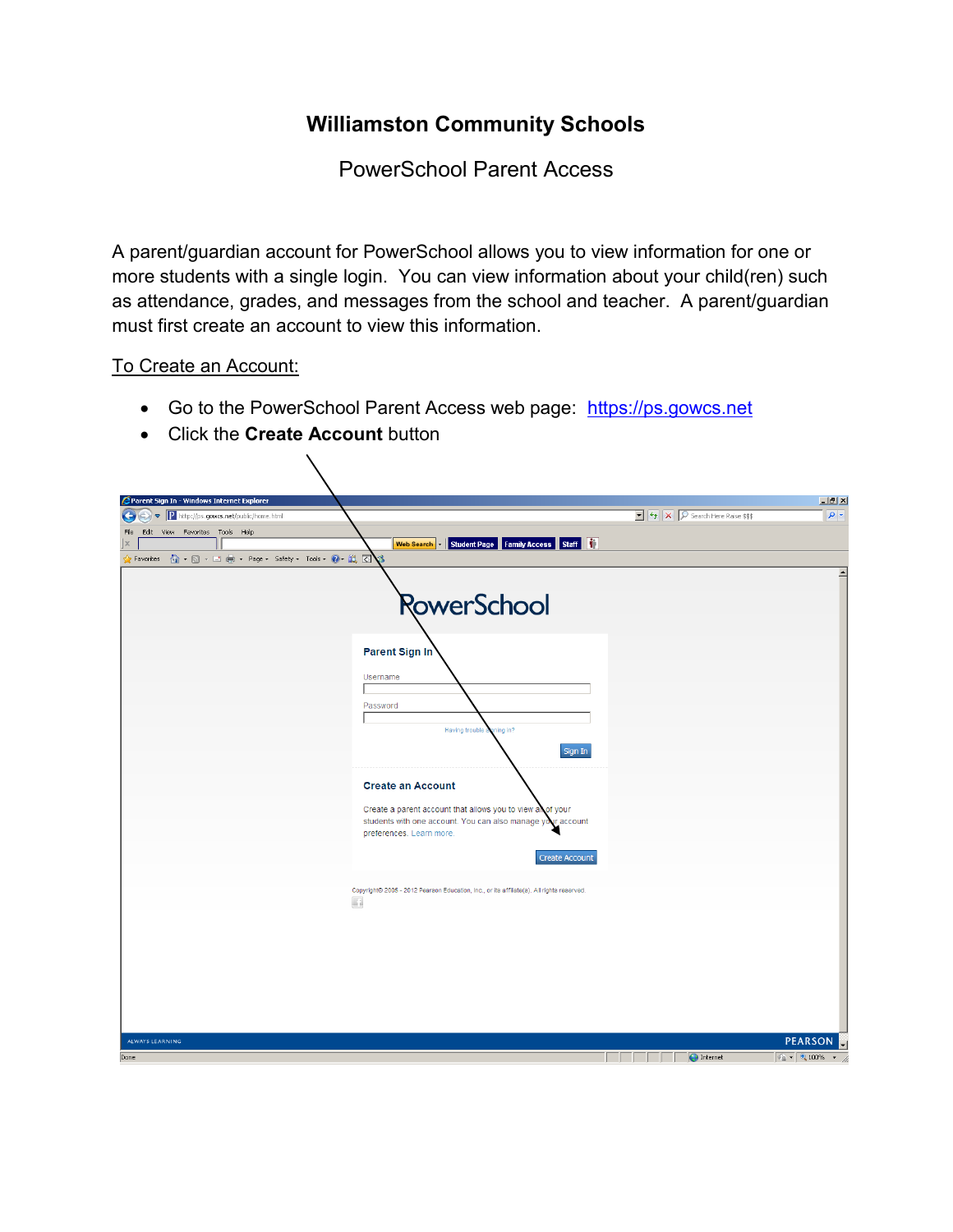- On the next screen, enter your first name, last name and email address in the respective fields
- In the Desired Username field, pick a name that you would like to use as your username for logging into the system
- Create a **Password**, and then re-enter the password in the respective fields. Your password must be at least 6 characters long

| PowerSchool: Parent Sign In - Windows Internet Explorer      |                                                              |                  |                                                                                                                |                                                                                                     | $\Box$ $\Box$ $\times$                 |
|--------------------------------------------------------------|--------------------------------------------------------------|------------------|----------------------------------------------------------------------------------------------------------------|-----------------------------------------------------------------------------------------------------|----------------------------------------|
| $\left( \cdot \right)$                                       | http://ps.gowcs.net/public/create_multi_student_account.html |                  |                                                                                                                | $\boxed{\bullet}$ $\boxed{\bullet}$ $\boxed{\times}$ $\boxed{\mathcal{P}}$ Search Here Raise \$\$\$ | $\rho$ .                               |
| Edit<br>View Favorites Tools Help<br>File<br>$\vert x \vert$ |                                                              | Web Search v     | Student Page Family Access Staff                                                                               |                                                                                                     |                                        |
| Favorites                                                    | 合 同 · □ ● · Page · Safety · Tools · ● 以 区 る                  |                  |                                                                                                                |                                                                                                     |                                        |
|                                                              |                                                              |                  |                                                                                                                |                                                                                                     | $\blacktriangle$                       |
|                                                              |                                                              |                  |                                                                                                                |                                                                                                     |                                        |
|                                                              |                                                              |                  | PowerSchool                                                                                                    |                                                                                                     |                                        |
|                                                              |                                                              |                  |                                                                                                                |                                                                                                     |                                        |
|                                                              | <b>Create Parent Account</b>                                 |                  |                                                                                                                |                                                                                                     |                                        |
|                                                              |                                                              |                  |                                                                                                                |                                                                                                     |                                        |
|                                                              | <b>First Name</b>                                            |                  |                                                                                                                |                                                                                                     |                                        |
|                                                              | Last Name<br>Email                                           |                  |                                                                                                                |                                                                                                     |                                        |
|                                                              | <b>Desired Username</b>                                      |                  |                                                                                                                |                                                                                                     |                                        |
|                                                              | Password                                                     |                  |                                                                                                                |                                                                                                     |                                        |
|                                                              | <b>Re-enter Password</b>                                     |                  |                                                                                                                |                                                                                                     |                                        |
|                                                              | Password must:                                               |                  |                                                                                                                |                                                                                                     |                                        |
|                                                              | •Be at least 6 characters long                               |                  |                                                                                                                |                                                                                                     |                                        |
|                                                              |                                                              |                  |                                                                                                                |                                                                                                     |                                        |
|                                                              | <b>Link Students to Account</b>                              |                  |                                                                                                                |                                                                                                     |                                        |
|                                                              |                                                              |                  | Enter the Access ID, Access Password, and Relationship for each student you wish to add to your Parent Account |                                                                                                     |                                        |
|                                                              | <b>Student Name</b>                                          | <b>Access ID</b> | <b>Access Password</b>                                                                                         | Relationship                                                                                        |                                        |
|                                                              | 1.                                                           |                  |                                                                                                                | $\blacktriangledown$<br>- Choose                                                                    |                                        |
|                                                              | 2.                                                           |                  |                                                                                                                | $\blacktriangledown$<br>-- Choose                                                                   |                                        |
|                                                              | 3.                                                           |                  |                                                                                                                | $\blacktriangledown$<br>- Choose                                                                    |                                        |
|                                                              | 4.                                                           |                  |                                                                                                                | ▼<br>-- Choose                                                                                      |                                        |
|                                                              | 5.                                                           |                  |                                                                                                                | $\overline{\phantom{a}}$<br>-- Choose                                                               |                                        |
|                                                              | 6.                                                           |                  |                                                                                                                | $\overline{\phantom{0}}$<br>-- Choose                                                               |                                        |
|                                                              | 7.                                                           |                  |                                                                                                                | $\overline{\phantom{0}}$<br>- Choose                                                                |                                        |
|                                                              |                                                              |                  |                                                                                                                | Enter                                                                                               |                                        |
| ALWAYS LEARNING                                              |                                                              |                  |                                                                                                                |                                                                                                     | <b>PEARSON</b>                         |
| Done                                                         |                                                              |                  |                                                                                                                | <b>O</b> Internet                                                                                   | $\frac{1}{2}$ = $\frac{1}{2}$ 100% + 2 |
|                                                              |                                                              |                  |                                                                                                                |                                                                                                     |                                        |
|                                                              |                                                              |                  |                                                                                                                |                                                                                                     |                                        |
|                                                              |                                                              |                  |                                                                                                                |                                                                                                     |                                        |

- Next, you must link your student(s) to your account. To do so, you must have the Access ID and Access Password for each child. If you do not have this information, please contact your child's school
- In the respective fields, enter the student's name along with the corresponding Access ID and Access Password for that student
- In the **Relationship** field, use the drop-down menu to indicate how you are related to the student (e.g., mother, father, grandmother, uncle)
- After entering this information for all students, click the **Enter** button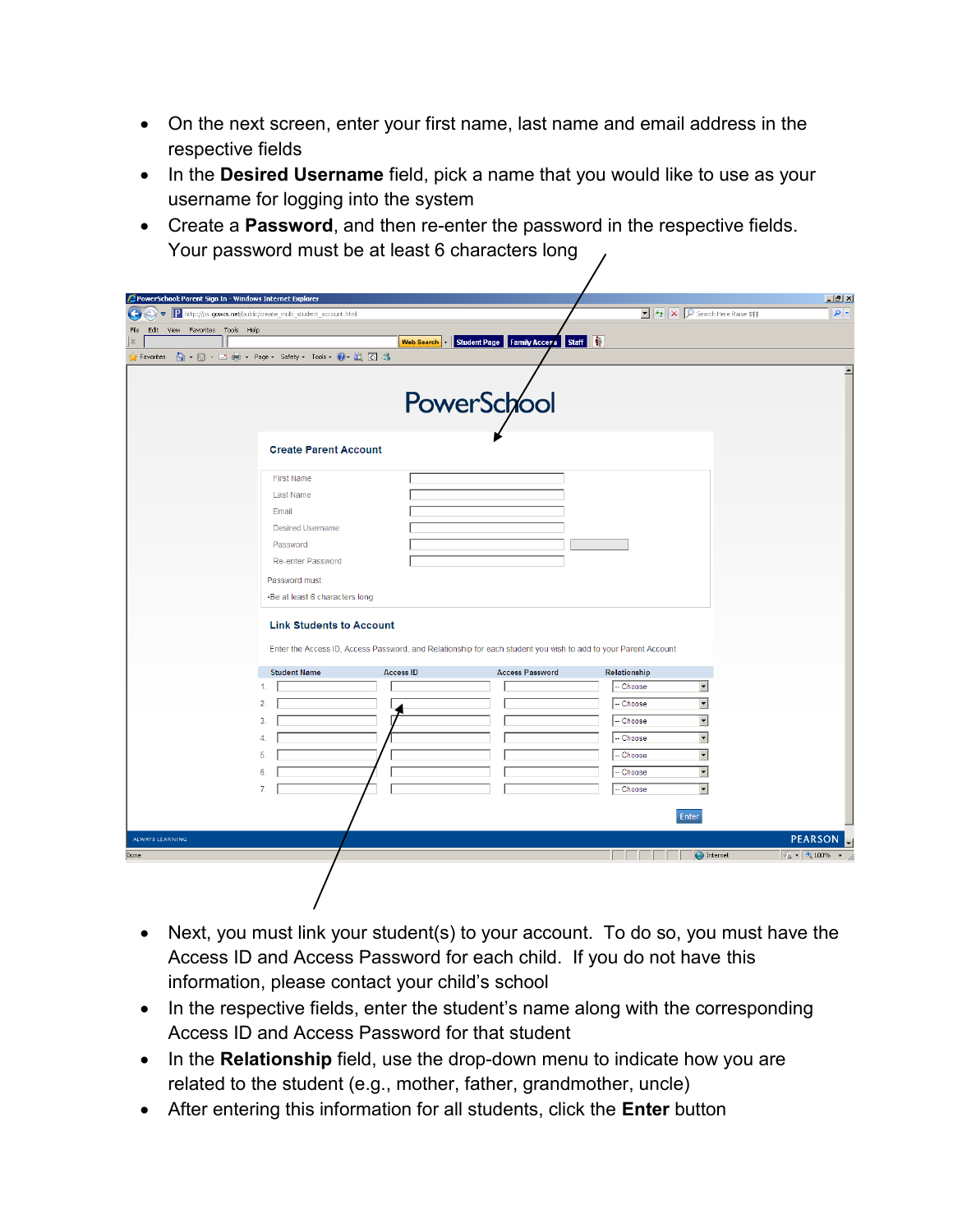- After you have created your account, go to the PowerSchool Parent Access web page ( [https://ps.gowcs.net\)](https://ps.gowcs.net/) and login with the username and password you just created
- Here you can view information for each child you linked to your account. You can view information for each child by clicking his/her name in the header

|                                                     | <b>2</b> Account Preferences - Students - Windows Internet Explorer |                                                                                                        |                 |
|-----------------------------------------------------|---------------------------------------------------------------------|--------------------------------------------------------------------------------------------------------|-----------------|
| $\bullet$                                           | P http://ps.gowcs.net/guardian/accountmanagement_students.html      | $\boxed{\bullet}$ $\boxed{\leftarrow}$ $\boxed{\times}$ $\boxed{\mathcal{P}}$ Search Here Raise \$\$\$ |                 |
| Edit<br>View Favorites Tools Help                   | Student Page Family Access<br><b>Web Search</b>                     | Staff <sup>1</sup>                                                                                     |                 |
| A Favorites A + a + B + B + Page + Safety + Tools + | $\cdot$ 0 3                                                         |                                                                                                        |                 |
|                                                     |                                                                     | Welcome,                                                                                               | Help   Sign Out |
| PowerSchool                                         |                                                                     |                                                                                                        |                 |
|                                                     |                                                                     |                                                                                                        | 打造者             |
| John<br>Jane                                        |                                                                     |                                                                                                        |                 |
| Navigation<br>Grades and                            | Profile<br><b>Students</b>                                          |                                                                                                        |                 |
| 陧<br>Attendance                                     | <b>Account Preferences - Students</b>                               |                                                                                                        |                 |
| Grade History                                       | To add a student to your Parent account, click the ADD button.      |                                                                                                        |                 |
| Attendance History<br><b>A</b>                      |                                                                     |                                                                                                        |                 |
| Email Notification                                  | <b>My Students</b>                                                  |                                                                                                        | $Add +$         |
| <b>Teacher Comments</b>                             | John Doe                                                            |                                                                                                        |                 |
|                                                     | Jane Doe                                                            |                                                                                                        |                 |
| School Bulletin                                     |                                                                     |                                                                                                        |                 |
| <b>Class Registration</b>                           |                                                                     |                                                                                                        |                 |
| Balance                                             |                                                                     |                                                                                                        |                 |
| My Calendars                                        |                                                                     |                                                                                                        |                 |
| <b>Account Preferences</b>                          |                                                                     |                                                                                                        |                 |
|                                                     |                                                                     |                                                                                                        |                 |
|                                                     |                                                                     |                                                                                                        |                 |
|                                                     |                                                                     |                                                                                                        |                 |
|                                                     |                                                                     |                                                                                                        |                 |
|                                                     |                                                                     |                                                                                                        |                 |
|                                                     |                                                                     |                                                                                                        |                 |